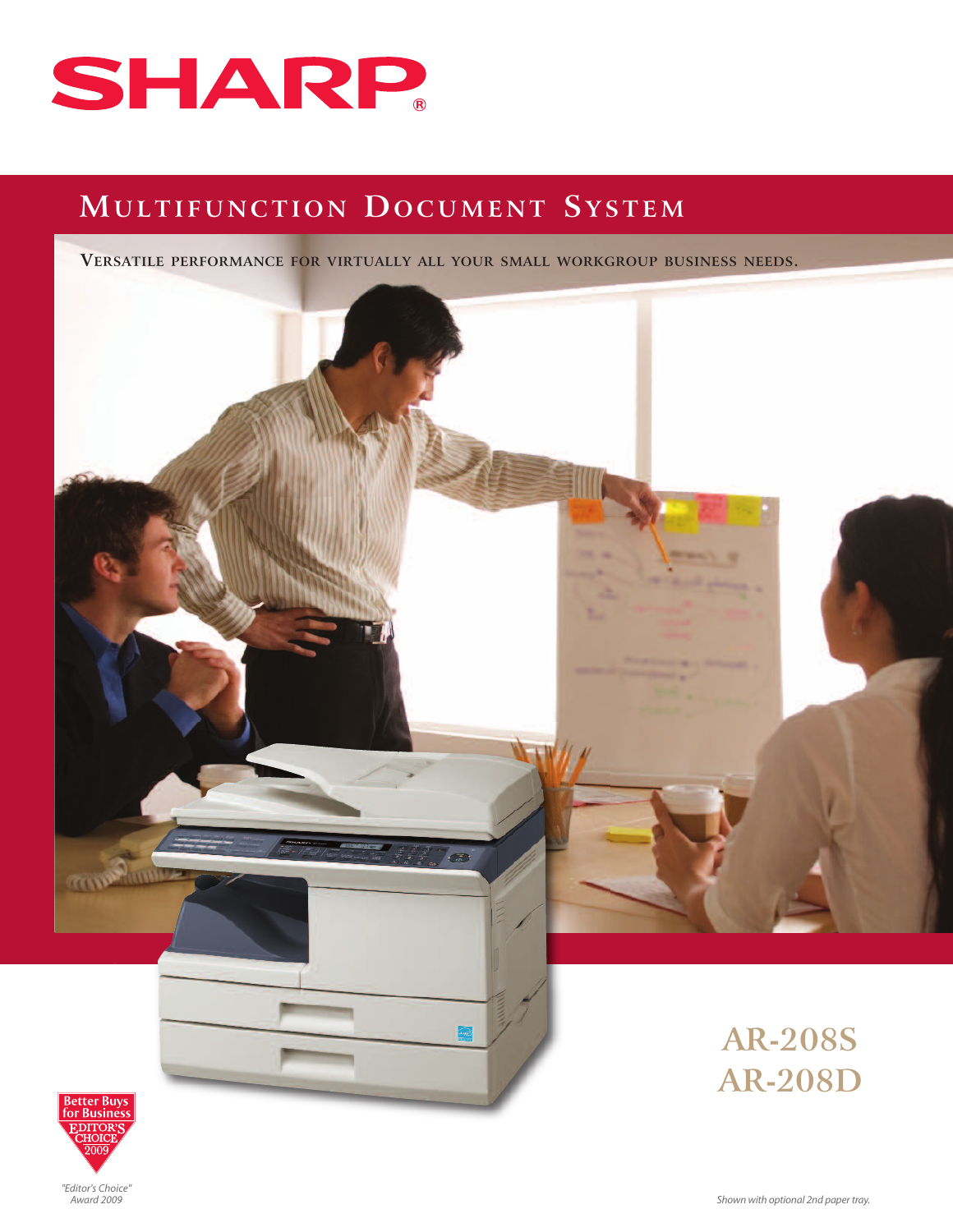

# **VERSATILE FEATURES IN A COMPACT DESKTOP DESIGN.**

The new Sharp AR-208S and AR-208D Multifunction Document Systems are big on performance, but compact in size. Designed for small offices and workgroups, the AR-208S and AR-208D deliver all the required features for fast-paced, small office environments. With 20 page-perminute copying/printing and integrated color PC scanning, your office workflow won't miss a beat. A 50-sheet document feeder provides standard 2-sided scanning for extra efficiency, as well as duplex printing and copying (AR-208D models). The cost-effective, consumable system utilizes a three-component system that's easy to replace and easy on your wallet. And since business never stands still, the AR-208S and AR-208D offer flexible options to add Super G3 faxing, networking and web-based management...so you'll be ready for anything.

# **HIGH-PRODUCTIVITY FEATURES**

- 20-ppm compact desktop printer/copier with high-quality 600 dpi output
- Up to 100-page electronic sorting and offset output stacking allows copying of multiple sets quickly and efficiently
- 50-sheet Reversing Single Pass Feeder with standard 2-sided PC scanning
- Flexible paper handling includes a 250-sheet paper supply, upgradeable to 500 sheets
- 50-sheet multi-purpose bypass tray handles different size paper ranging from 3 1/2" x 5 1/2" up to 8 1/2" x 14" as well as envelopes, labels, and transparencies
- Scan and send documents to a variety of destinations for easy distribution
- Optional Network Expansion Kit with 10/100 base TX Ethernet, Network PCL®6 Printing and Network Scanning with ImageSEND technology
- PostScript®3™ option with IPv6 support
- Optional Super G3 fax kit with 118 auto-dial destinations
- 25% to 400% zoom magnification with eight preset modes for easy image-to-paper sizing

## **BUILT-IN COLOR SCANNING WITH SHARPDESK**® **AND IMAGESEND**

Streamline your workflow and increase productivity by converting both color and black and white documents into digital files that can be printed, stored or e-mailed. Scanning is quick and easy with Button Manager, a built-in utility that automatically scans your files to Sharpdesk®, E-mail, Fax, OCR, Microsoft Word® or other designated application. Easily edit, store and share scanned files with Sharpdesk Document Management software, now with Vista® support. And for even more functionality, simply add the optional Network Expansion Kit to distribute files with convenient Sharp ImageSEND technology. Share documents with Send to FTP, Send to E-mail, Send to Desktop and Send to Print.

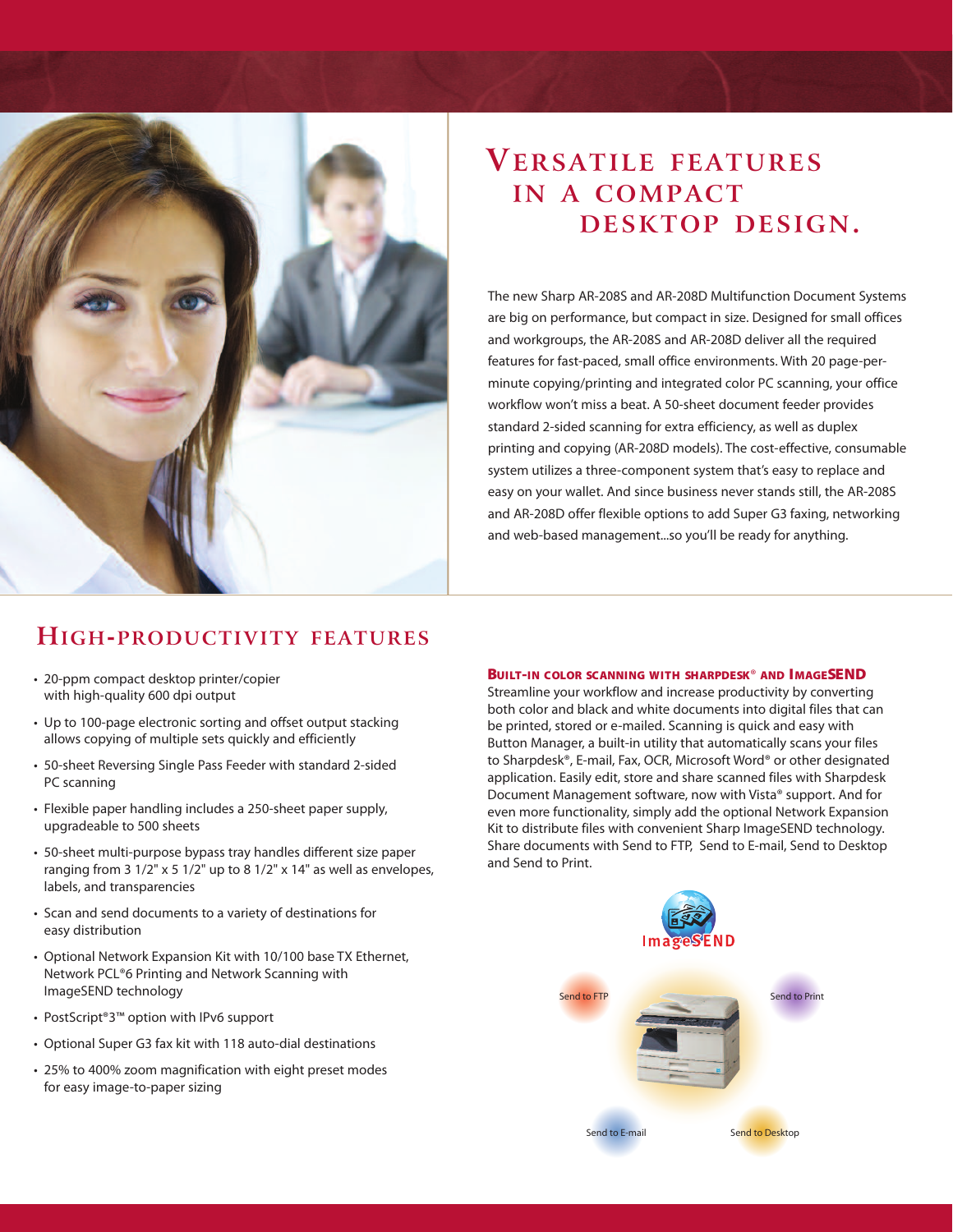# **STREAMLINE DOCUMENT WORKFLOW AND ENHANCE PRODUCTIVITY WITH ADVANCED FEATURES.**

#### **HIGH-QUALITY PRINTING**

The Sharp AR-208S/208D offers impressive 600-dpi resolution for crisp, razor-sharp text. Standard USB printing with JBIG compression and a high-performance print controller automatically compresses files so even large jobs print quickly and efficiently. With built-in electronic sorting, offset stacking and auto duplexing (AR-208D only) it's easy to produce multiple-page documents in a snap. Robust paper handling abilities include a 50-sheet Reversing Single Pass Feeder, standard 250-sheet paper supply and an optional 250-sheet paper cassette.

Add even more versatility with the optional Network Expansion Kit. With PCL6 emulation and optional Postscript 3, the AR-208S/208D can support cross-platform workgroups with ease.

## **EASY-TO-USE SHARP UTILITIES**

Sharp's user friendly, integrated software makes managing your AR-208S/208D Document Systems effortless. With Printer Administration Utility (PAU), IT professionals can virtually manage any SNMP compliant printer on your network from one interface. Designed for desktop users, Printer Status Monitor allows users to view printer conditions, check paper status and more...all through an easy-to-use interface.



## **24/7 TRAINING WITH MY SHARP™**

Managing all of the advanced features of your Sharp product is simple and easy with **My Sharp**. This dedicated customer training website is customized to your AR-208S/208D and allows



you to locate resources and find information specific to your configuration, truly helping you maximize your investment.

#### **CONVENIENT, WEB-BASED MANAGEMENT**

Sharp's online management tools offer both users and administrators time-saving features, including scan destination management, Remote E-mail Diagnostics, device configuration, and more. A familiar, easy-to-use interface provides sophisticated controls for monitoring printer usage and managing security features.





*Shown with Super G3 Fax Kit Option installed*